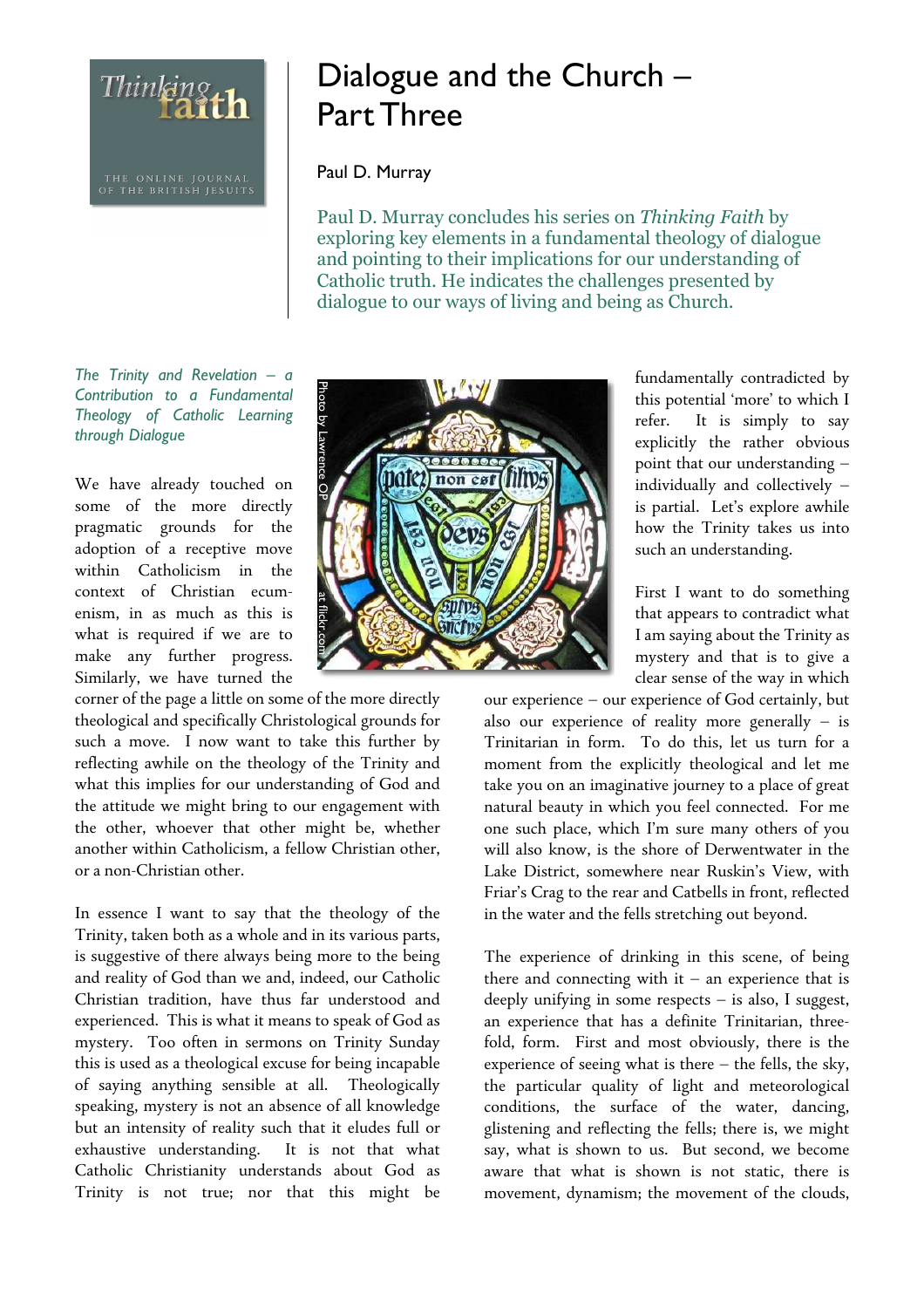the movement of the trees and of the water, the movement of the breeze upon our face, and the movement in our senses, mind and heart; indeed, we become aware that this multi-levelled movement is what brings forth what is shown – the movement of the clouds, of the water, of the trees is what brings to pass the unique, particular showings that we experience and, similarly, it is the movement in our senses, minds and hearts that connects us with it and makes of it the experience that it is. So, we have showing forth and recognition and the energy, the movement, that brings this to be, but there is also a third dimension to the experience. This is the dimension at once of limitedness and excess; the dimension of both appreciating the intensity of the particular scene we behold and recognising it precisely to be particular and partial. Our eyes are drawn to Catbells and the prospect of a fine day's walking and at once we are conscious of the other fells beyond, Causey Pike and the Coledale Horseshoe in one direction, the Borrowdale volcanics in another, we vaguely picture some of the other scenes, other showings that lie beyond and in doing so are aware of the myriad other scenes, other showings, that we cannot even imagine. Similarly, we look at water and delight in it but know it to be the showing only of the surface, only of what is open to view, the intensity of which is tied up with the depths that lie beneath. There is always more.

To experience reality in this three-fold way is, I suggest, to experience reality in its deep Trinitarian form, and I mean that in a strong sense. I am not just saying that this experience, in as much as it has a three-fold quality, is suggestive of the Trinity which is also going on about three-fold realities. I am not just looking for patterns of three and making theological capital out of them. Rather, I am saying that in as much as all of creation – to go back to where we started – comes into being, is held in being and orientated towards the Trinitarian being of God, then all of reality can be properly expected to reflect something of that Trinitarian form when viewed aright. Accordingly, what I am suggesting is that in experiencing reality in the way that I have outlined, we experience something of God as Trinity. This can also suggest to us how we might pray to God as Trinity; how we might wait upon God as Trinity: it means waiting upon God as shown forth, as expressed Word in Jesus, in Scripture, in sacrament, in the saints, in sensed encounter with something of the reality of God; it means waiting upon God as creative, energising Spirit under whose searching, inspiring, transforming initiative all such showings unfold; it means waiting upon God as inexhaustible source of all that exists who simply cannot be captured in word, image or experience.

Nor is this a temporary state of affairs; the consequence of the conditions of temporality and finitude under which we currently live. It has to do with the very reality of God; the sheer, inexhaustible intensity of God who is the act of being without limitation and without qualification. Some of the ways in which we speak of the beatific vision may lead us to assume otherwise; as might the contrast that St Paul draws between the present quality of our seeing as in a glass darkly and our future seeing of God faceto-face. But seeing face-to-face is about proximity and assurance of reality. It is not about seeing and understanding everything entirely transparently. Look at us here this evening. We are seeing each other face-toface, but the mystery of our respective being is not thereby foreclosed. On the contrary, it puts us in the place wherein we can begin to take the mystery of each other's being seriously. This is a great image for what the married vocation is about: it is about living before the face of another, living into the mystery of their being, and as we become more familiar so also allowing this mystery to intensify rather than lessen. Analogously, St Gregory of Nyssa in his great reflection on the Christian mystical life, *The Life of Moses*, explores the way in which the promise of heavenly beatitude is not about exhausted stasis but about our growing forever more deeply into the infinite depths of God; of our being conformed more fully to the risen and ascended Christ in whom alone the fullness of God is expressed; of our being led by the Spirit who searches the infinite depths of God and who, it is promised, will lead us into all truth. Let's read Ephesians 3: 14-21 in this light:

For this reason I bow my knees before the Father, from whom every family in heaven and on earth takes its name. I pray that, according to the riches of his glory, he may grant that you may be strengthened in your inner being with power through his Spirit, and that Christ may dwell in your hearts through faith, as you are being rooted and grounded in love. I pray that you may have the power to comprehend, with all the saints, what is the breadth and length and height and depth,



Dialogue and the Church Part Three Paul D. Murray 26 August 2008